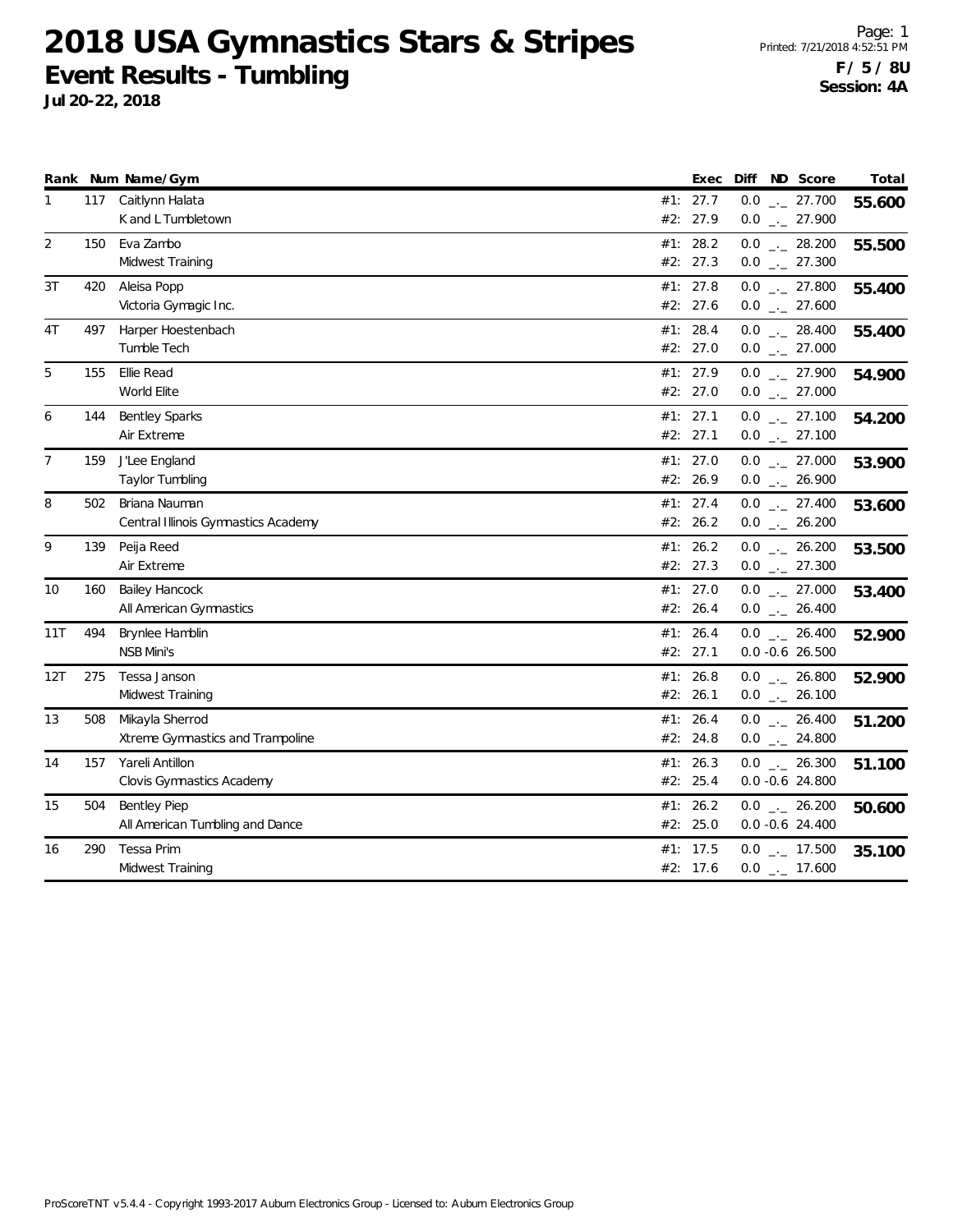|     | Rank Num Name/Gym  |  |  | Exec Diff ND Score            | Total                                    |
|-----|--------------------|--|--|-------------------------------|------------------------------------------|
|     | 505 MaKai Quintana |  |  |                               | #1: 26.3 0.0 $\ldots$ 26.300 51.400      |
|     | NSB Mini's         |  |  | $#2: 25.1 \t 0.0 \t . 25.100$ |                                          |
| 487 | Logan Borrowman    |  |  |                               | #1: 25.1 0.0 $\frac{1}{2}$ 25.100 50.800 |
|     | Infinite Bounds    |  |  |                               |                                          |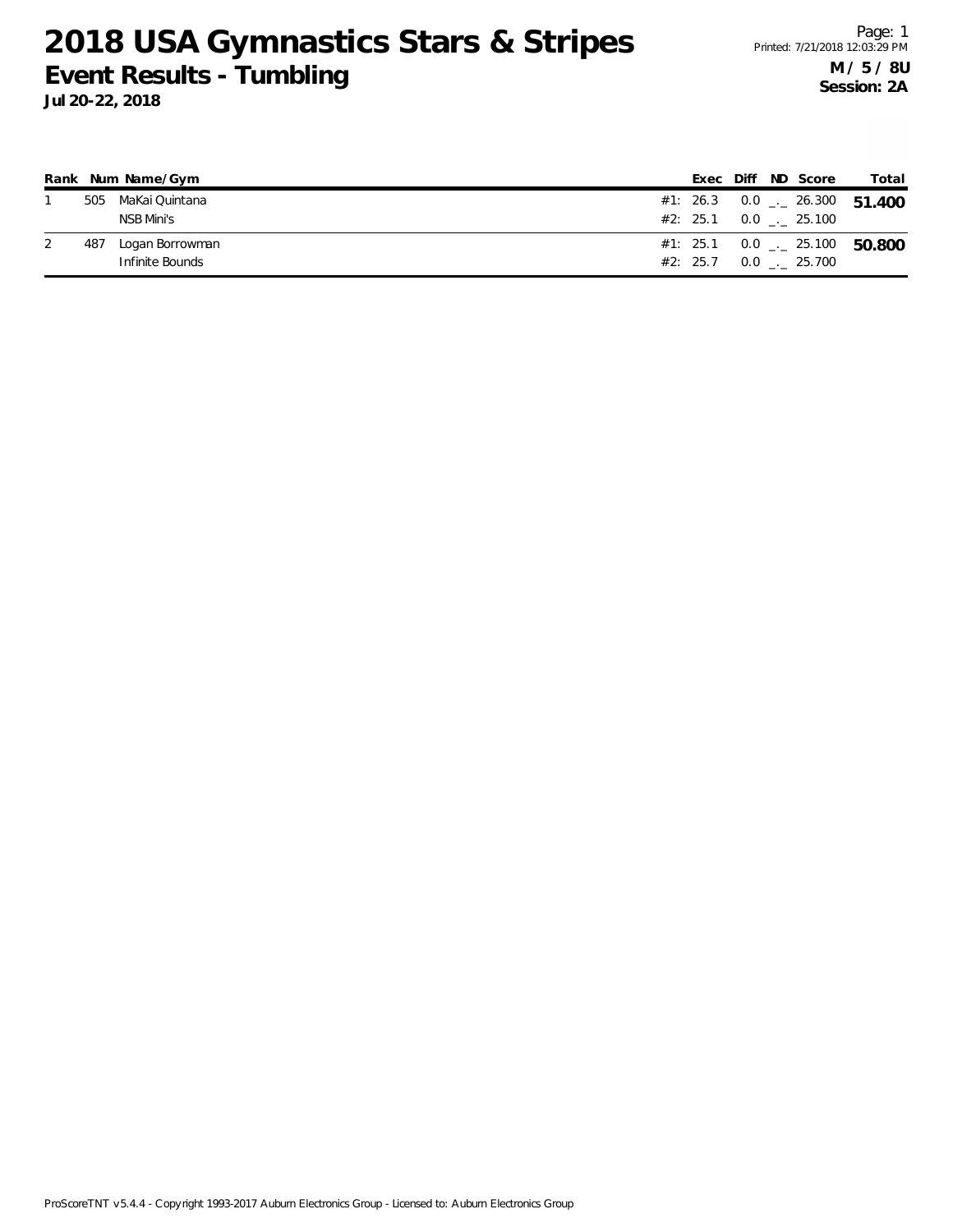**Jul 20-22, 2018**

|                |     | Rank Num Name/Gym                                    | Exec                   |  | Diff ND Score                                  | Total  |
|----------------|-----|------------------------------------------------------|------------------------|--|------------------------------------------------|--------|
| 1              | 491 | Lydia Collins<br>Central Illinois Gymnastics Academy | #1: 28.6               |  | $0.0$ _ 28.600                                 | 56.900 |
| $\overline{2}$ | 288 | Megan Oszust                                         | #2: 28.3<br>#1: 28.3   |  | $0.0$ _ 28.300                                 |        |
|                |     | Midwest Training                                     | #2: 28.4               |  | $0.0$ _._ 28.300<br>$0.0$ _ 28.400             | 56.700 |
| 3              | 129 | Skylar McCrory                                       | #1: 27.6               |  | $0.0$ _ 27.600                                 | 55.600 |
|                |     | Maverick All Star Tumblers                           | #2: 28.0               |  | $0.0$ _ 28.000                                 |        |
| 4              | 143 | <b>Brighton Savage</b>                               | #1: $27.8$             |  | $0.0$ _ 27.800                                 | 54.900 |
|                |     | Legacy Elite Athletics                               | #2: 27.1               |  | $0.0$ $_{-}$ 27.100                            |        |
| 5              | 496 | Kyndal Hattan                                        | #1: 27.8               |  | $0.0$ _ 27.800                                 | 54.700 |
|                |     | Central Illinois Gymnastics Academy                  | #2: 27.5               |  | 0.0 -0.6 26.900                                |        |
| 6              | 501 | Marissa Keeler<br>Chicago Park Dist                  | #1: 28.0<br>#2: 26.6   |  | $0.0$ _ 28.000<br>$0.0$ _ 26.600               | 54.600 |
| 7              | 130 | Brooke McLain                                        | #1: 27.3               |  | $0.0$ _ 27.300                                 | 54.400 |
|                |     | Air Extreme                                          | #2: 27.1               |  | $0.0$ _ 27.100                                 |        |
| 8              | 281 | Jasly Liles                                          | #1: 27.6               |  | $0.0$ _ 27.600                                 | 54.200 |
|                |     | <b>MJM Studios</b>                                   | #2: 26.6               |  | $0.0$ _ 26.600                                 |        |
| 9Τ             | 132 | Piper Morrison                                       | #1: 27.1               |  | $0.0$ _ 27.100                                 | 54.100 |
|                |     | Eagle Gymnastics Academy                             | #2: 27.0               |  | $0.0$ _ 27.000                                 |        |
| 10T            | 135 | Leah Partida                                         | #1: 28.3               |  | $0.0$ _ 28.300                                 | 54.100 |
|                |     | Tumble Tech                                          | #2: 25.8               |  | $0.0$ _ 25.800                                 |        |
| 11T            | 163 | Kensley Lewter<br>Legacy Elite Athletics             | #1: 26.8<br>#2: 27.2   |  | $0.0$ _ 26.800<br>$0.0$ $_{\leftarrow}$ 27.200 | 54.000 |
| $11*$          | 276 | Addison Karagias                                     | #1: 27.1               |  | $0.0$ $_{-}$ 27.100                            | 54.000 |
|                |     | Midwest Training                                     | #2: 26.9               |  | $0.0$ $_{-}$ 26.900                            |        |
| $11*$          | 259 | Maya Andrew                                          | #1: 27.1               |  | $0.0$ _._ 27.100                               | 54.000 |
|                |     | World Elite                                          | #2: 26.9               |  | $0.0$ $_{\leftarrow}$ 26.900                   |        |
| 14T            | 123 | Channing Kim                                         | #1: 27.4               |  | $0.0$ _ 27.400                                 | 54.000 |
|                |     | Eagle Gymnastics Academy                             | #2: 26.6               |  | $0.0$ _ 26.600                                 |        |
| 15T            | 114 | Emily Garretson<br>Texas Champion Gymnastics         | #1: $27.0$<br>#2: 26.9 |  | $0.0$ _ 27.000<br>$0.0$ _ 26.900               | 53.900 |
| 16T            | 104 | Maizy Arnold                                         | #1: 26.4               |  |                                                |        |
|                |     | Flights Cool T&T Academy, Inc.                       | #2: 26.4               |  | $0.0$ _ 26.400<br>2.0 -0.9 27.500              | 53.900 |
| 17             | 263 | Madyx Blain                                          | #1: 27.5               |  | $0.0$ $_{-}$ 27.500                            | 53.700 |
|                |     | Manning Gymnastics Centerplex                        | #2: 26.2               |  | $0.0$ _ 26.200                                 |        |
| 18             | 415 | Leah Tubbs                                           | #1: 26.4               |  | $0.0$ _ 26.400                                 | 53.600 |
|                |     | <b>Acrotex Gymnastics</b>                            | #2: 27.2               |  | $0.0$ $_{\leftarrow}$ 27.200                   |        |
| 19             | 121 | Aniyah Jayme                                         | #1: $27.0$             |  | $0.0$ _ 27.000                                 | 53.400 |
|                |     | Texas Tumblers Gymnastics                            | #2: 26.4               |  | $0.0$ _ 26.400                                 |        |
| 20             | 495 | Olivia Harris<br>Shine Tumblers                      | #1: 26.7<br>#2: 26.5   |  | $0.0$ - 26.700<br>$0.0$ _ 26.500               | 53.200 |
| 21T            | 482 | Alexi Sargent                                        | #1: 26.4               |  | $0.0$ $_{\leftarrow}$ 26.400                   |        |
|                |     | Texas Tumblers Gymnastics                            | #2: 26.5               |  | $0.0$ _ 26.500                                 | 52.900 |
| 22T            | 124 | Kate Klesel                                          | #1: 27.0               |  | $0.0$ _ 27.000                                 | 52.900 |
|                |     | Gymnast Factory                                      | #2: 25.9               |  | $0.0$ _ 25.900                                 |        |
| 23T            | 268 | Brooklyn Chapman                                     | #1: 26.6               |  | $0.0$ _ 26.600                                 | 52.800 |
|                |     | 3T1                                                  | #2: 26.2               |  | $0.0$ _ 26.200                                 |        |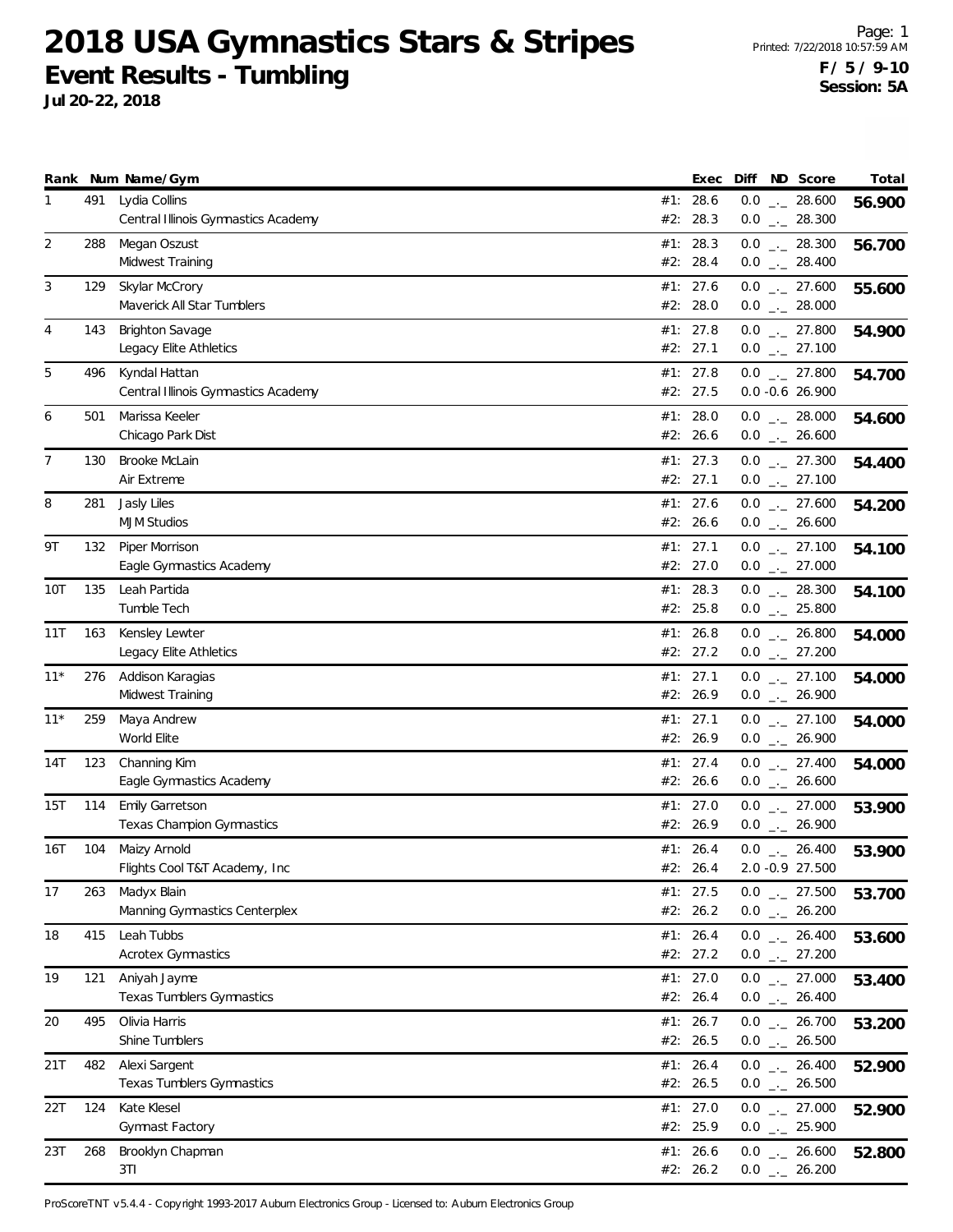**Jul 20-22, 2018**

|       |     | Rank Num Name/Gym                                  |     | Exec                 |  | Diff ND Score                        | Total  |
|-------|-----|----------------------------------------------------|-----|----------------------|--|--------------------------------------|--------|
| 24T   | 105 | <b>Elizabeth Ayers</b><br>Gymnast Factory          | #2: | #1: 27.0<br>25.8     |  | $0.0$ _ 27.000                       | 52.800 |
| 25    | 269 | Madison Creamer                                    |     | #1: 26.6             |  | $0.0$ _ 25.800<br>$0.0$ _ 26.600     | 52.700 |
|       |     | Manning Gymnastics Centerplex                      |     | #2: 26.1             |  | $0.0$ _ 26.100                       |        |
| 26    | 166 | Kodi Thompson<br><b>Texas Twisters</b>             |     | #1: 27.1<br>#2: 25.5 |  | $0.0$ _ 27.100<br>$0.0$ _ 25.500     | 52.600 |
| 27    | 148 | Kamden Wiskow                                      |     | #1: 26.3             |  | $0.0$ _ 26.300                       | 52.500 |
|       |     | Top Flight Gymnastics Training Center              |     | #2: 26.2             |  | $0.0$ _._ 26.200                     |        |
| 28    | 510 | Saniyah Thurman<br>Shine Tumblers                  |     | #1: 27.0<br>#2: 26.0 |  | $0.0$ _ 27.000<br>$0.0 - 0.6$ 25.400 | 52.400 |
| 29    | 291 | Ellie Saywer                                       |     | #1: 26.4             |  | $0.0$ _ 26.400                       | 52.300 |
|       |     | 360iGym                                            |     | #2: 25.9             |  | $0.0$ _ 25.900                       |        |
| $30*$ | 492 | Addison Cromer                                     |     | #1: 26.7             |  | $0.0$ _ 26.700                       | 52.200 |
| $30*$ | 480 | StarMakers Dance Co.                               |     | #2: 25.5<br>#1: 26.7 |  | $0.0$ _ 25.500                       |        |
|       |     | Sanorah Ponger-Cruz<br>Extreme Cheer and Tumble    |     | #2: 25.5             |  | $0.0$ _ 26.700<br>$0.0$ _ 25.500     | 52.200 |
| 32    | 503 | <b>Allison Nunez</b>                               |     | #1: 26.7             |  | $0.0$ _ 26.700                       | 52.000 |
|       |     | Maximum Athletic Center                            |     | #2: 25.9             |  | $0.0 -0.6$ 25.300                    |        |
| 33    | 272 | Rhiannon Good                                      |     | #1: 27.5             |  | $0.0$ $_{\leftarrow}$ 27.500         | 51.900 |
|       |     | <b>Top City Athletics</b>                          |     | #2: 24.4             |  | $0.0$ _ 24.400                       |        |
| 34    | 152 | Zoe Castaneda                                      |     | #1: 26.9             |  | $0.0$ _ 26.900                       | 51.600 |
|       |     | Millers Gymnastics Academy                         |     | #2: 24.7             |  | $0.0$ $_{-}$ 24.700                  |        |
| 35    | 481 | Kambree Reed<br><b>TexStar Athletics</b>           | #1: | 26.1<br>#2: 25.6     |  | $0.0$ _ 26.100<br>$0.0 -0.6$ 25.000  | 51.100 |
| 36    | 102 | Monica Altamirano                                  |     | #1: 26.7             |  | $0.0$ $_{\leftarrow}$ 26.700         | 51.000 |
|       |     | Gymnast Factory                                    |     | #2: 24.3             |  | $0.0$ _ 24.300                       |        |
| 37    | 162 | Kyrra Humphries                                    |     | #1: 25.8             |  | $0.0$ _ 25.800                       | 50.900 |
|       |     | Legacy Elite Athletics                             |     | #2: 25.1             |  | $0.0$ _ 25.100                       |        |
| 38    | 134 | Alex Panice                                        |     | #1: 25.3             |  | $0.0$ _ 25.300                       | 50.600 |
|       |     | <b>Texas Tumblers Gymnastics</b>                   |     | #2: 25.3             |  | $0.0$ _ 25.300                       |        |
| 39T   | 125 | Adanna Kolbeck<br>Infinite Bounds                  |     | #1: 26.6<br>#2: 24.6 |  | $0.0$ _ 26.600<br>$0.0 -0.9 23.700$  | 50.300 |
| 40T   | 145 | Camilla Torres                                     |     | #1: 24.3             |  | $0.0$ _ 24.300                       | 50.300 |
|       |     | Funtastic Gymnastics                               |     | #2: 26.0             |  | $0.0$ _ 26.000                       |        |
| $41*$ | 297 | Kailie Wieland                                     |     | #1: 25.9             |  | $0.0$ _ 25.900                       | 50.200 |
|       |     | Clovis Gymnastics Academy                          |     | #2: 24.3             |  | $0.0$ $_{\leftarrow}$ 24.300         |        |
| $41*$ | 118 | Jalena Hall                                        |     | #1: 25.9             |  | $0.0$ _ 25.900                       | 50.200 |
|       |     | Millers Gymnastics Academy                         |     | #2: 24.3             |  | $0.0$ _ 24.300                       |        |
| 43    | 488 | Ahbri Brown                                        |     | #1: 24.2             |  | $0.0$ _ 24.200                       | 50.100 |
|       |     | <b>FlipCity South</b>                              |     | #2: 25.9             |  | $0.0$ _ 25.900                       |        |
| 44    | 477 | Layla Calderon<br><b>Texas Tumblers Gymnastics</b> |     | #1: 25.9<br>#2: 24.1 |  | $0.0$ _ 25.900<br>$0.0$ _ 24.100     | 50.000 |
| 45    | 146 | Mia Viloria                                        |     | #1: 25.4             |  | $0.0$ _ 25.400                       | 49.500 |
|       |     | Funtastic Gymnastics                               |     | #2: 24.1             |  | $0.0$ _ 24.100                       |        |
| 46    | 479 | Danielle Hunter                                    |     | #1: 25.6             |  | $0.0$ _ 25.600                       | 49.400 |
|       |     | Carpenter Center T&T                               |     | #2: 23.8             |  | $0.0$ _ 23.800                       |        |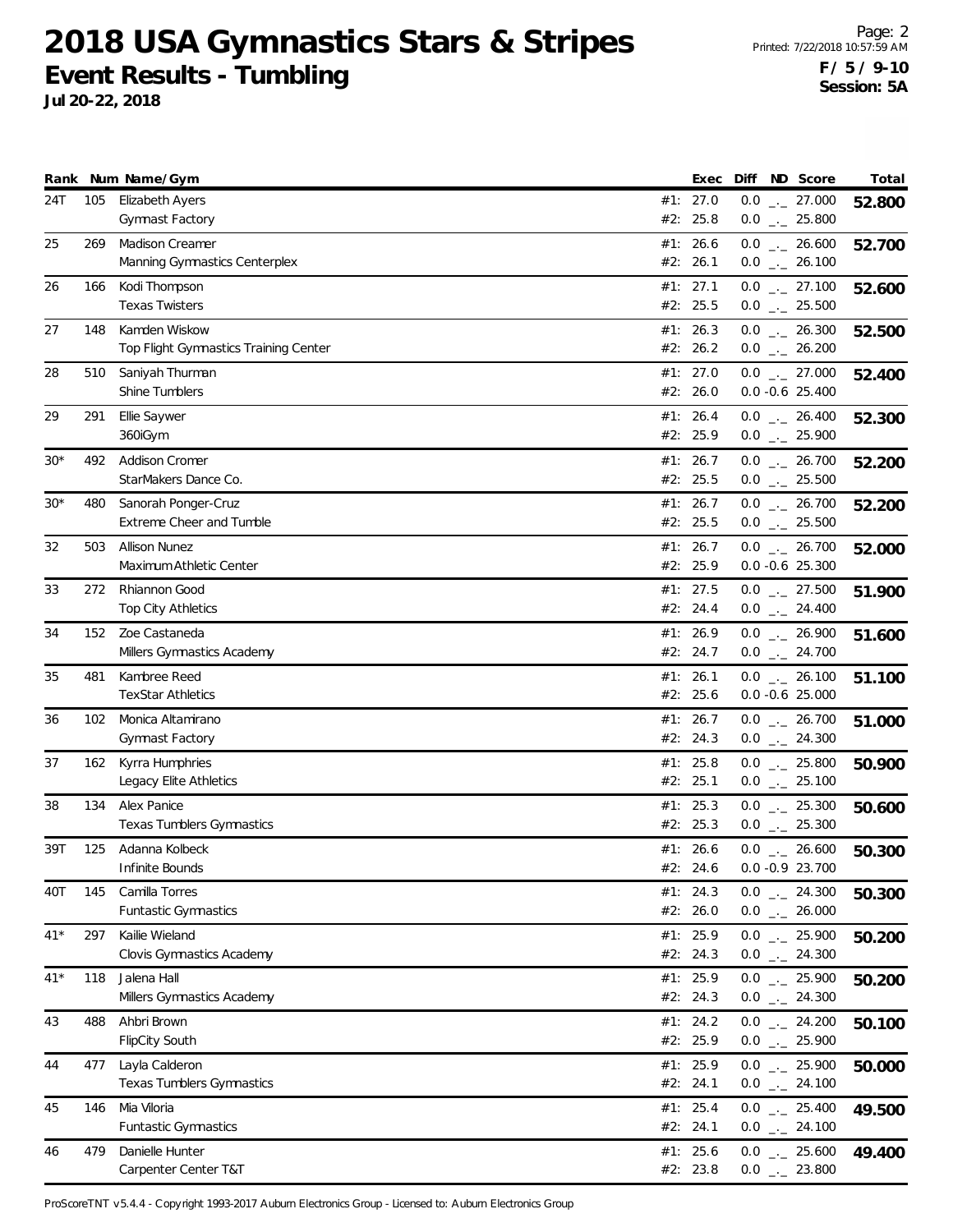|    |     | Rank Num Name/Gym    |  |  | Exec Diff ND Score            | Total                                      |
|----|-----|----------------------|--|--|-------------------------------|--------------------------------------------|
| 47 |     | 136 Mackenzie Peluso |  |  |                               | #1: 25.6  0.0 $\frac{1}{2}$ 25.600  48.900 |
|    |     | Carpenter Center T&T |  |  | $#2: 23.3 \t 0.0 \t . 23.300$ |                                            |
| 48 | 127 | Makenna Lilienthal   |  |  |                               | #1: 24.0  0.0 $\ldots$ 24.000  48.800      |
|    |     | Technique Gymnastics |  |  | #2: 24.8 0.0 . 24.800         |                                            |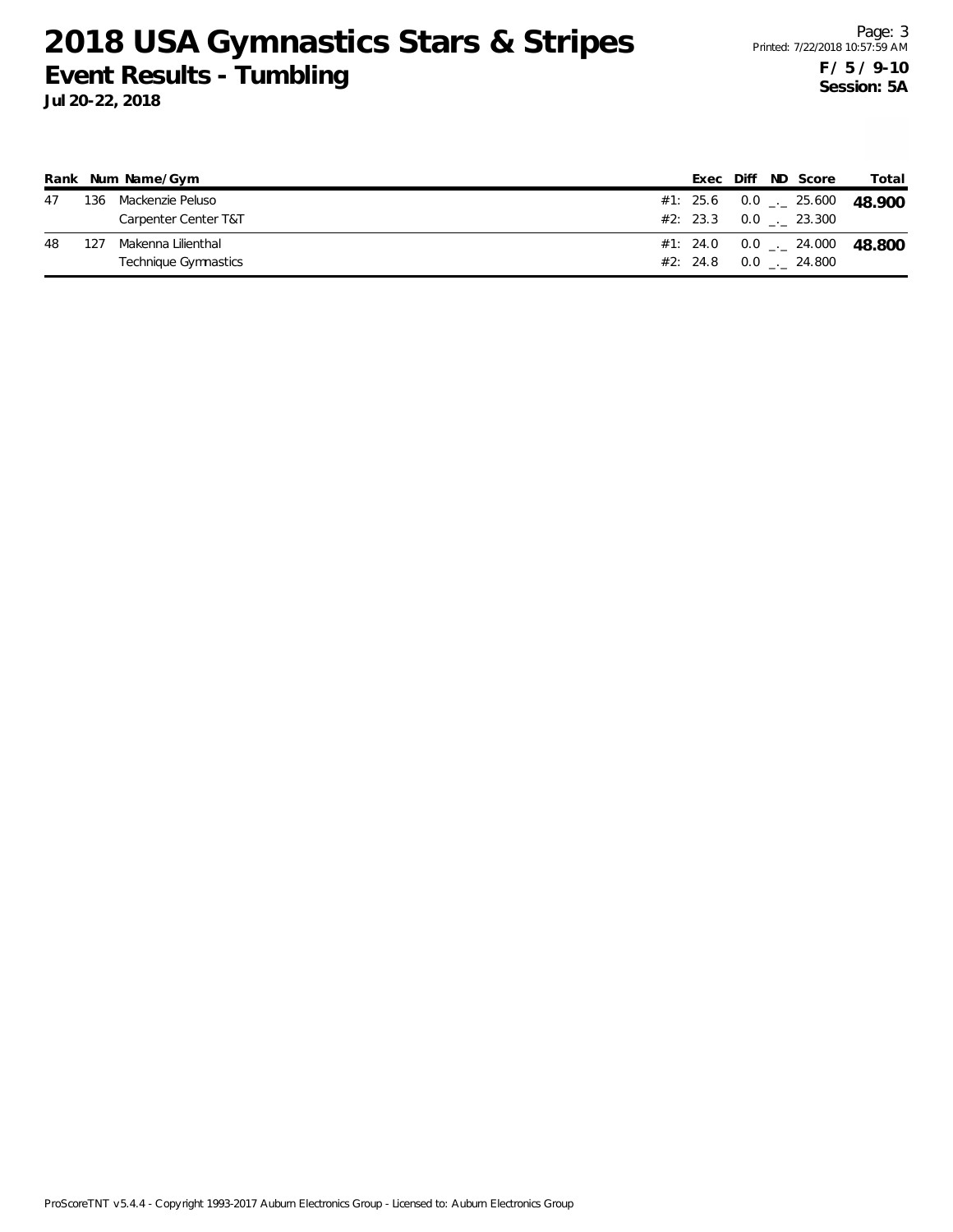|   |     | Rank Num Name/Gym                             | Exec                 | Diff | ND Score                               | Total  |
|---|-----|-----------------------------------------------|----------------------|------|----------------------------------------|--------|
|   | 299 | Jeffrey Guo<br>World Elite Gymnastics Ontario | #1: 27.4<br>#2: 27.1 |      | $0.0$ _ $-27.400$<br>$0.0$ _. 27.100   | 54.500 |
| 2 | 103 | Malachi Alvarez<br>Texas Tumblers Gymnastics  | #1: 26.6<br>#2: 27.3 |      | $0.0$ _._ 26.600<br>$0.0$ _._ 27.300   | 53.900 |
| 3 | 141 | Ethan Rybolt<br>Legacy Elite Athletics        | #1: 27.3<br>#2: 26.2 |      | $0.0$ . 27.300<br>$0.0$ _. 26.200      | 53.500 |
| 4 | 142 | Jakob Saldana<br>Air Extreme                  | #1: 26.9<br>#2: 26.5 |      | $0.0$ _. 26.900<br>$0.0$ . 26.500      | 53.400 |
| 5 | 262 | Cole Bianca<br>Maximum Athletic Center        | #1: 26.9<br>#2: 26.1 |      | $0.0$ _._ 26.900<br>$0.0 - 0.6$ 25.500 | 52.400 |
| 6 | 110 | Ben Cube<br>Vargas Academy                    | #1: 27.1<br>#2: 24.9 |      | $0.0$ _._ 27.100<br>$0.0$ _. 24.900    | 52.000 |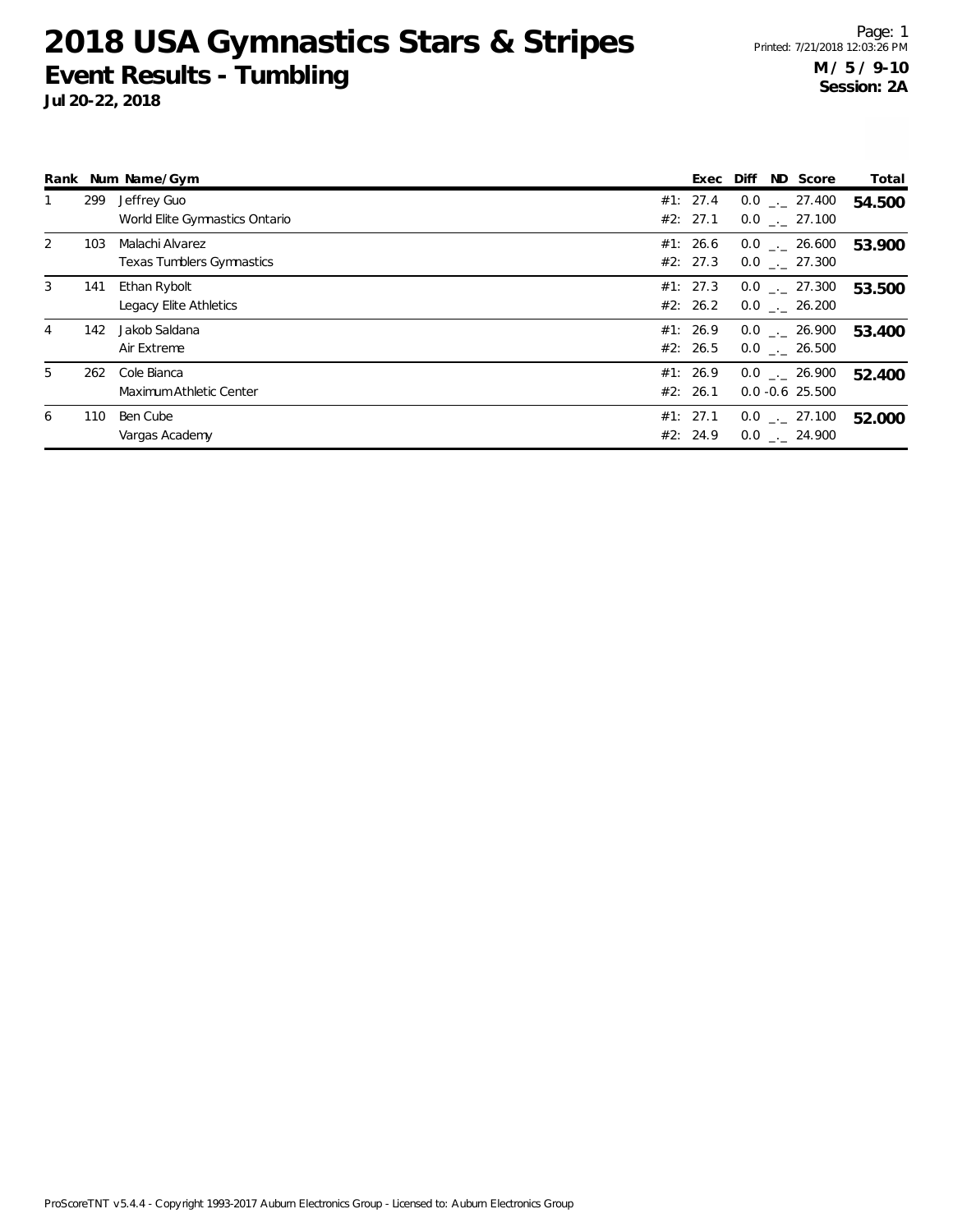**Jul 20-22, 2018**

|                |     | Rank Num Name/Gym                                      |     | Exec                   |     | Diff ND Score                                  | Total  |
|----------------|-----|--------------------------------------------------------|-----|------------------------|-----|------------------------------------------------|--------|
| 1              | 417 | Aislinn Hayes<br>Midwest Training                      |     | #1: 29.3<br>#2: 28.8   |     | $0.0$ _ 29.300<br>$0.0$ _._ 28.800             | 58.100 |
| 2              | 260 | Kate Arakawa<br>World Elite                            |     | #1: 28.8<br>#2: 28.9   |     | $0.0$ _._ 28.800<br>$0.0$ _ 28.900             | 57.700 |
| 3              | 120 | Kennedy Jarrett<br>Maverick All Star Tumblers          |     | #1: 28.5<br>#2: 28.7   |     | $0.0$ _ 28.500<br>$0.0$ _ 28.700               | 57.200 |
| $\overline{4}$ | 498 | Lola Ilyasova<br>Maximum Athletic Center               |     | #1: 28.3<br>#2: 28.8   |     | $0.0$ _ 28.300<br>$0.0$ _ 28.800               | 57.100 |
| 5              | 106 | Alexa Brockett<br>Apex Tumbling and Cheer              |     | #1: 28.6<br>#2: 28.3   |     | $0.0$ _ 28.600<br>$0.0$ _ 28.300               | 56.900 |
| 6T             | 147 | Madison Wilkinson<br>Air Extreme                       |     | #1: 28.3<br>#2: 28.4   |     | $0.0$ _ 28.300<br>$0.0$ _ $-28.400$            | 56.700 |
| 7T             | 490 | Sydney Coffey<br>Eagle Gymnastics Academy              |     | #1: 28.5<br>#2: 28.2   |     | $0.0$ _ 28.500<br>$0.0$ _ 28.200               | 56.700 |
| 8Τ             | 292 | <b>Neely Swift</b><br>Millers Gymnastics Academy       |     | #1: 27.8<br>#2: 28.6   |     | $0.0$ _ 27.800<br>$0.0$ _ 28.600               | 56.400 |
| 9T             | 108 | <b>Blair Clark</b><br><b>Texas Tumblers Gymnastics</b> |     | #1: 28.2<br>#2: 28.2   |     | $0.0$ _ 28.200<br>$0.0$ _ 28.200               | 56.400 |
| 10             | 286 | Miah Muniz<br>Millers Gymnastics Academy               |     | #1: 28.2<br>#2: 28.0   |     | $0.0$ _ 28.200<br>$0.0$ _ 28.000               | 56.200 |
| 11T            | 112 | Gabriella Fellman<br>Eagle Gymnastics Academy          |     | #1: $28.0$<br>#2: 28.1 |     | $0.0$ _ 28.000<br>$0.0$ _ 28.100               | 56.100 |
| 12T            | 425 | Lara Macfarlane<br>Gymnast Factory                     | #1: | 28.6<br>#2: 27.5       |     | $0.0$ _ 28.600<br>$0.0$ _ 27.500               | 56.100 |
| 13             | 274 | Ava Hawkins<br>Maverick All Star Tumblers              |     | #1: 27.7<br>#2: 28.0   |     | $0.0$ _._ 27.700<br>$0.0$ _ 28.000             | 55.700 |
| 14T            | 418 | Rachel Lipsitz<br><b>IK Gymnastics</b>                 |     | #1: 27.9<br>#2: 28.3   |     | $0.0$ _ 27.900<br>$0.0 - 0.6$ 27.700           | 55.600 |
| 15T            | 149 | Kate Yeager<br>Eagle Gymnastics Academy                |     | #1: 28.1<br>#2: 27.5   |     | $0.0$ _ 28.100<br>$0.0$ _ 27.500               | 55.600 |
| 16             | 138 | Alexandra Rauda<br>Millers Gymnastics Academy          |     | #1: 28.1<br>#2: 27.4   | 0.0 | $0.0$ _._ 28.100<br>$-27.400$                  | 55.500 |
| 17             | 264 | Anna Blanchard<br>Maximum Athletic Center              |     | #1: 27.6<br>#2: 27.8   |     | $0.0$ - 27.600<br>$0.0$ _ 27.800               | 55.400 |
| 18             | 493 | Jordan Dailey<br>Central Illinois Gymnastics Academy   |     | #1: $27.8$<br>#2: 27.5 |     | $0.0$ _ 27.800<br>$0.0$ $_{\leftarrow}$ 27.500 | 55.300 |
| 19             | 271 | Mia Garcia<br>Tumble Tech                              |     | #1: 28.1<br>#2: 27.1   |     | $0.0$ _ 28.100<br>$0.0$ _ 27.100               | 55.200 |
| 20             | 511 | Madison Walk<br>Dreams Gymnastics Center               |     | #1: 27.9<br>#2: 27.2   |     | $0.0$ $_{-}$ 27.900<br>$0.0$ _ 27.200          | 55.100 |
| 21             | 287 | Lily Muzzy<br>Tumble Tech                              |     | #1: 27.7<br>#2: 27.3   |     | $0.0$ _ 27.700<br>$0.0$ _ 27.300               | 55.000 |
| 22T            | 277 | Austyn Ketcherside<br>Millers Gymnastics Academy       |     | #1: 27.1<br>#2: 27.7   |     | $0.0$ _ 27.100<br>$0.0$ _ 27.700               | 54.800 |
| 23T            | 423 | Addyson Watkins<br>Millers Gymnastics Academy          |     | #1: 27.5<br>#2: 27.3   |     | $0.0$ _ 27.500<br>$0.0$ _ 27.300               | 54.800 |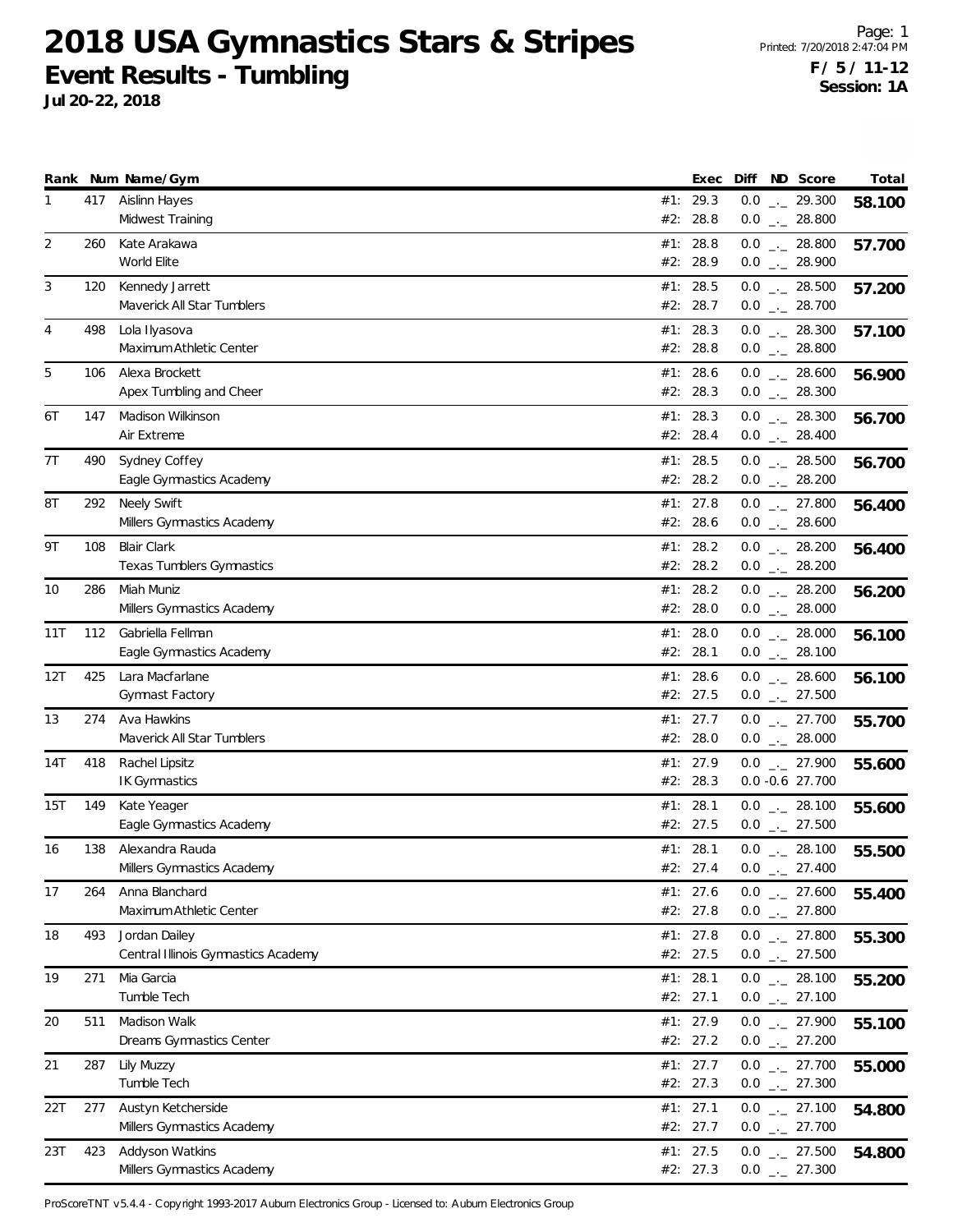**Jul 20-22, 2018**

Page: 2 Printed: 7/20/2018 2:47:04 PM **F / 5 / 11-12 Session: 1A**

|       |     | Rank Num Name/Gym                                         |     | Exec                 |     | Diff ND Score                                                | Total  |
|-------|-----|-----------------------------------------------------------|-----|----------------------|-----|--------------------------------------------------------------|--------|
| 24    | 140 | <b>Brooklyn Rose-Rodgers</b><br>Air Extreme               |     | #1: 27.6<br>#2: 27.0 |     | $0.0$ _ 27.600<br>$0.0$ _ 27.000                             | 54.600 |
| 25    | 115 | Carey Goodwin<br>Eagle Gymnastics Academy                 |     | #1: 27.3<br>#2: 27.2 |     | $0.0$ $_{\leftarrow}$ 27.300<br>$0.0$ $_{\leftarrow}$ 27.200 | 54.500 |
| 26T   | 156 | Allyson Barrera<br>Millers Gymnastics Academy             |     | #1: 27.5<br>#2: 26.8 |     | $0.0$ _ 27.500<br>$0.0$ _ 26.800                             | 54.300 |
| 27T   | 267 | Kenzington Chaffins<br>Ground Zero Gymnastics             |     | #1: 27.6<br>#2: 26.7 |     | $0.0$ _ 27.600<br>$0.0$ _ 26.700                             | 54.300 |
| 28T   | 265 | Charlee Bond<br><b>G-Force Gymnastics</b>                 |     | #1: 27.7<br>#2: 26.6 |     | $0.0$ $_{-}$ 27.700<br>$0.0$ _ 26.600                        | 54.300 |
| 29T   | 486 | Daniela Olavarri-Gomez<br>The Palaestra                   |     | #1: 26.7<br>#2: 27.4 |     | $0.0$ _ 26.700<br>$0.0$ _ 27.400                             | 54.100 |
| 30T   | 499 | Olivia Kao<br>Top Flight Gymnastics Training Center       |     | #1: 27.3<br>#2: 26.8 |     | $0.0$ _ 27.300<br>$0.0$ _ 26.800                             | 54.100 |
| 31T   | 165 | Sumner Shafer<br>Metropolitan Elite Gymnastics & Athletic |     | #1: 27.6<br>#2: 26.5 |     | $0.0$ _ 27.600<br>$0.0$ _ 26.500                             | 54.100 |
| 32T   | 128 | Hailey Lopez<br><b>Funtastic Gymnastics</b>               |     | #1: 27.1<br>#2: 26.9 |     | $0.0$ _ 27.100<br>$0.0$ _ 26.900                             | 54.000 |
| 33T   | 164 | Marisa Martin<br>Taylor Tumbling                          |     | #1: 27.3<br>#2: 26.7 |     | $0.0$ _ 27.300<br>$0.0$ _ 26.700                             | 54.000 |
| 34T   | 137 | Gabriella Ramos<br>All American Gymnastics                |     | #1: 27.4<br>#2: 26.6 |     | $0.0$ _ 27.400<br>$0.0$ _ 26.600                             | 54.000 |
| $35*$ | 506 | Ella Rose<br>Technique Gymnastics                         | #1: | 27.4<br>#2: 26.4     |     | $0.0$ $_{-}$ 27.400<br>$0.0$ _ 26.400                        | 53.800 |
| $35*$ | 158 | <b>Bree Bolin</b><br>Maverick All Star Tumblers           |     | #1: 27.4<br>#2: 26.4 |     | $0.0$ _._ 27.400<br>$0.0$ _ $-$ 26.400                       | 53.800 |
| 37    | 161 | Gabi Harris<br>Maximum Athletic Center                    |     | #1: 27.8<br>#2: 25.9 |     | $0.0$ _ 27.800<br>$0.0$ _ 25.900                             | 53.700 |
| 38T   | 119 | Ava Jackson<br>Air Extreme                                | #1: | 26.8<br>#2: 26.8     |     | $0.0$ _ 26.800<br>$0.0$ _ 26.800                             | 53.600 |
| 39T   | 154 | Shae Elam<br><b>Acrotex Gymnastics</b>                    |     | #1: 27.2<br>#2: 26.4 | 0.0 | $0.0$ _._ 27.200<br>$-26.400$                                | 53.600 |
| 40    | 153 | MacKenzie Christensen<br><b>High Point Athletics</b>      |     | #1: 26.8<br>#2: 26.7 |     | $0.0$ _ 26.800<br>$0.0$ _ 26.700                             | 53.500 |
| 41    | 273 | Alyssa Harris<br>Champions Academy                        |     | #1: 27.5<br>#2: 25.4 |     | $0.0$ _ 27.500<br>$0.0$ _ 25.400                             | 52.900 |
| 42    | 266 | Gracie Cameron<br>Skywalkers                              |     | #1: 26.7<br>#2: 25.7 |     | $0.0$ _ 26.700<br>$0.0$ _ 25.700                             | 52.400 |
| 43    | 284 | Annabelle May<br>Fusion Gymnastics Center, LLC            |     | #1: 27.3<br>#2: 25.3 |     | $0.0$ $_{-}$ 27.300<br>$0.0 - 0.6$ 24.700                    | 52.000 |
| 44    | 109 | Ally Cox<br><b>High Point Athletics</b>                   |     | #1: 26.7<br>#2: 24.8 |     | $0.0$ _ 26.700<br>$0.0$ _ 24.800                             | 51.500 |
| 45    | 478 | Katherine Curry<br><b>High Point Athletics</b>            |     | #1: 24.8<br>#2: 26.5 |     | $0.0$ _ 24.800<br>$0.0$ _ 26.500                             | 51.300 |
| 46    | 484 | Kaylin Stepp<br>Mills Gymnastics USA                      |     | #1: 26.5<br>#2: 24.2 |     | $0.0$ _ 26.500<br>$0.0$ _ 24.200                             | 50.700 |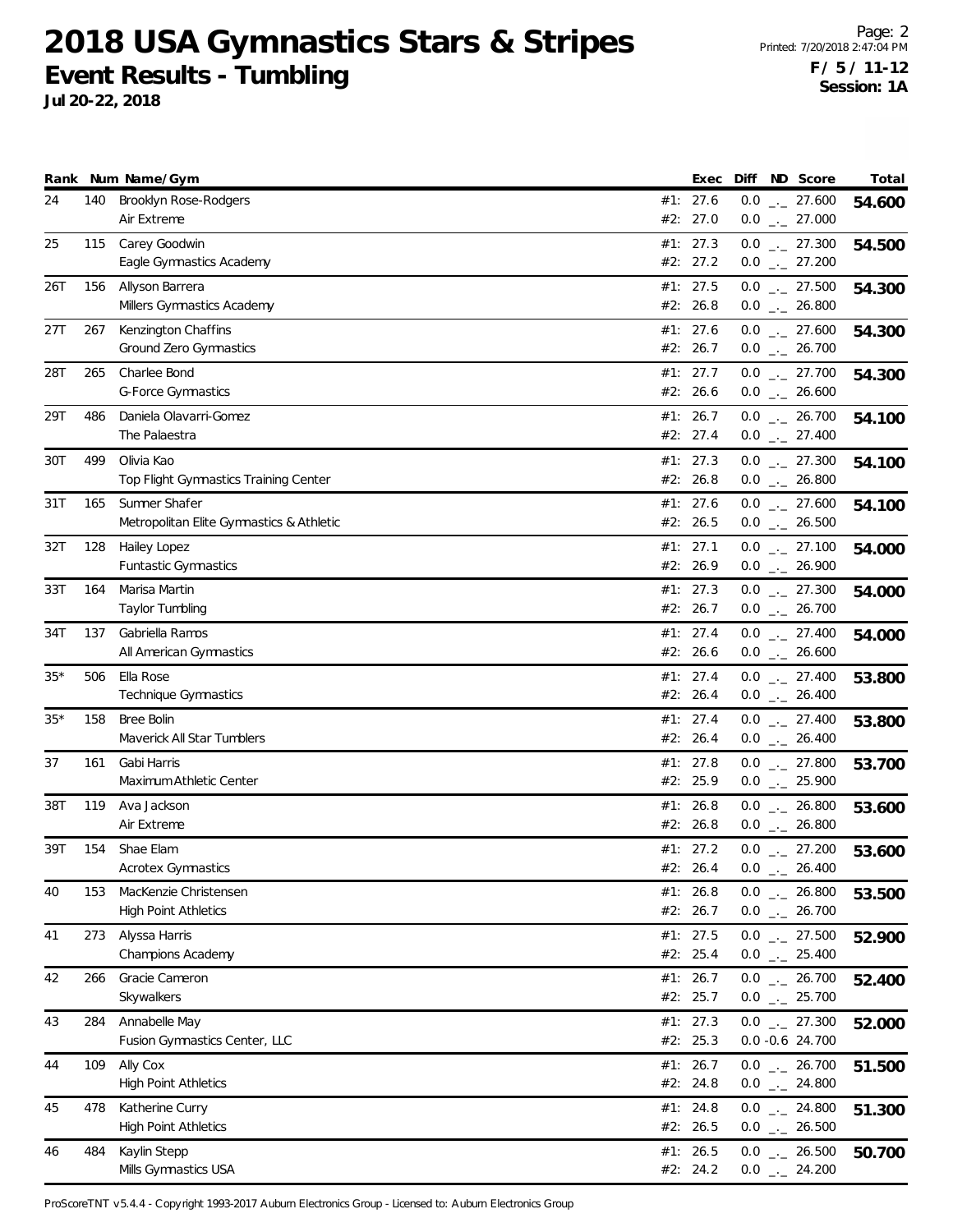|    |     | Rank Num Name/Gym          |  |  | Exec Diff ND Score                 | Total                                      |
|----|-----|----------------------------|--|--|------------------------------------|--------------------------------------------|
| 47 |     | 300 Callee Johnson         |  |  |                                    | #1: 24.5  0.0 $\frac{1}{2}$ 24.500  48.200 |
|    |     | <b>TDC Athletics</b>       |  |  | $#2: 24.3 \qquad 0.0 -0.6 23.700$  |                                            |
| 48 | 369 | Mary Mestas                |  |  |                                    | #1: 27.1  0.0 $\frac{1}{2}$ 27.100  47.900 |
|    |     | Millers Gymnastics Academy |  |  | $#2: 26.8 \qquad 0.0 - 6.0 20.800$ |                                            |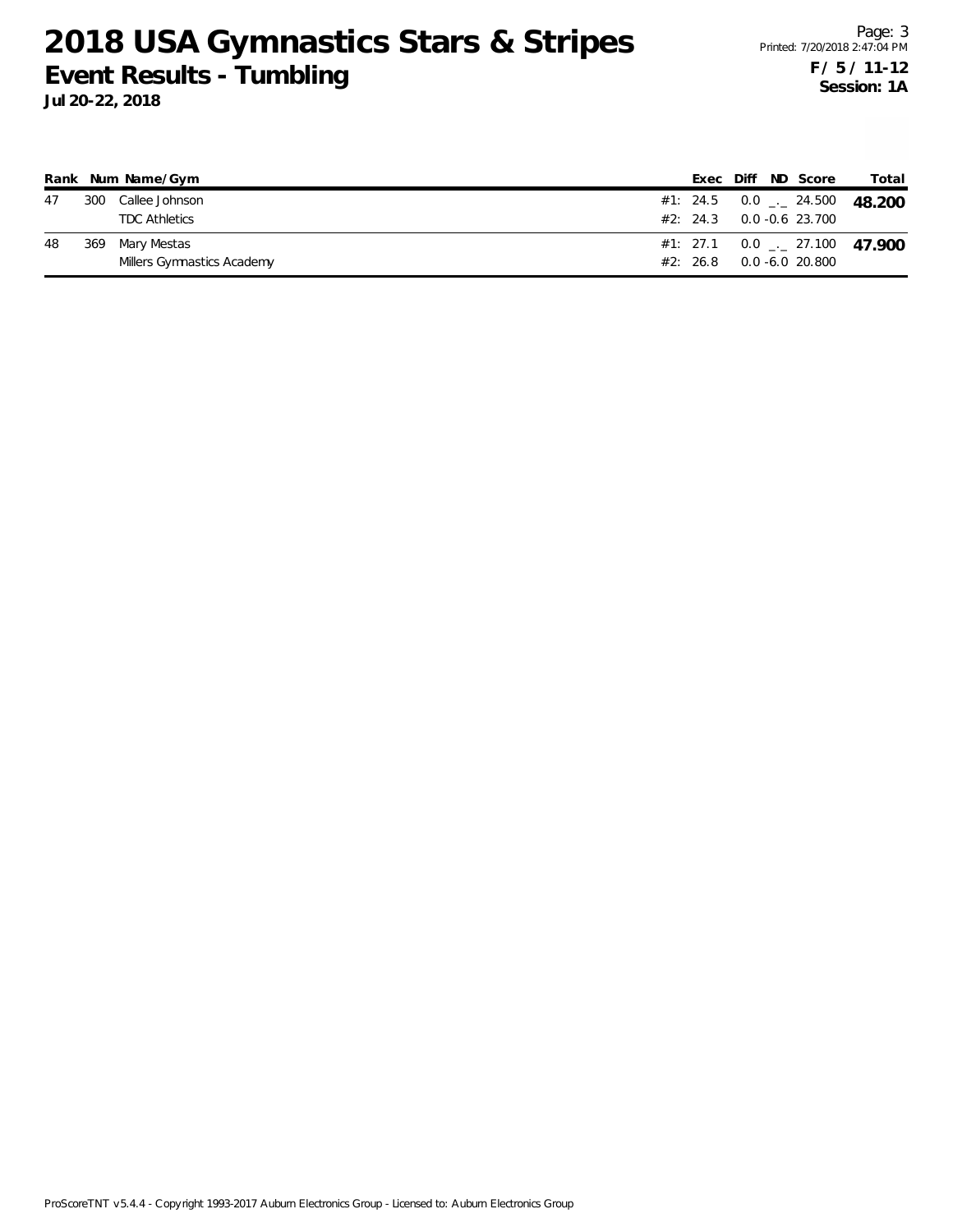**Jul 20-22, 2018**

Page: 1 Printed: 7/21/2018 12:00:12 PM **M / 5 / 11-12 Session: 3A**

|                |     | Rank Num Name/Gym                                               |     | Exec                 | Diff<br>ND Score                                   | Total  |
|----------------|-----|-----------------------------------------------------------------|-----|----------------------|----------------------------------------------------|--------|
|                | 293 | <b>Hubert Tan</b><br>Springtime T&T                             | #1: | 28.3<br>#2: 28.5     | $0.0$ _ 28.300<br>$0.0$ _ 28.500                   | 56.800 |
| 2              | 255 | Case Curry<br><b>High Point Athletics</b>                       |     | #1: 27.1<br>#2: 27.7 | $0.0$ _ 27.100<br>$0.0$ _ 27.700                   | 54.800 |
| 3              | 113 | Asher Franco<br>Tumble Tech                                     |     | #1: 27.3<br>#2: 27.1 | $0.0$ $0.0$ 27.300<br>$0.0$ $_{\leftarrow}$ 27.100 | 54.400 |
| 4              | 133 | Ojas Naval<br>Tornado Sport Club                                |     | #1: 27.6<br>#2: 26.2 | $0.0$ $0.0$ 27.600<br>$0.0$ _ 26.200               | 53.800 |
| 5              | 419 | Jack McAuliff<br>Airborne Academy                               |     | #1: 26.6<br>#2: 26.6 | $0.0$ _._ 26.600<br>$0.0$ _ 26.600                 | 53.200 |
| 6              | 485 | Micah Terrill<br>The Palaestra                                  |     | #1: 27.3<br>#2: 25.7 | $0.0$ $_{-}$ 27.300<br>$0.0$ _ 25.700              | 53.000 |
| $\overline{7}$ | 500 | Phillipe Kebreau<br>Maximum Athletic Center                     |     | #1: 26.6<br>#2: 26.4 | $0.0$ _._ 26.600<br>$0.0 -0.6$ 25.800              | 52.400 |
| 8              | 122 | Aiden Kelley<br><b>Black Diamond Gymnastics and Sports Cent</b> |     | #1: 26.7<br>#2: 25.4 | $0.0$ $0.0$ 26.700<br>$0.0$ _ 25.400               | 52.100 |
| 9              | 116 | <b>Bennett Greene</b><br>Tumble Tech                            |     | #1: 25.7<br>#2: 26.3 | $0.0$ _ 25.700<br>$0.0$ _ 26.300                   | 52.000 |
| 10             | 295 | Brayden Thompson<br><b>G-Force Gymnastics</b>                   |     | #1: 25.5<br>#2: 26.1 | $0.0$ _ 25.500<br>$0.0$ _ 26.100                   | 51.600 |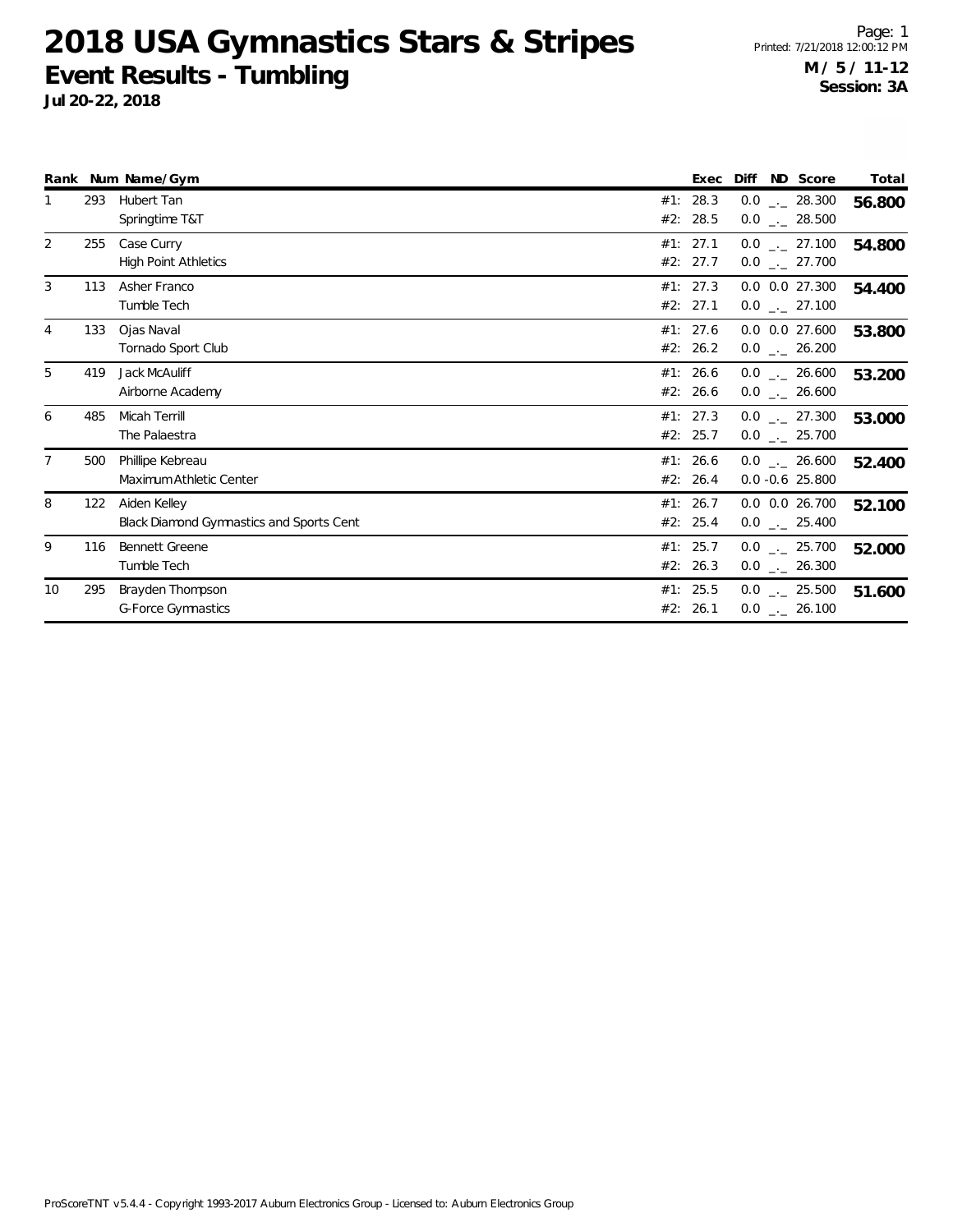**Jul 20-22, 2018**

Page: 1 Printed: 7/21/2018 11:59:59 AM **F / 5 / 13-14 Session: 3A**

|                |     | Rank Num Name/Gym                       |     | Exec     | Diff | ND Score           | Total  |
|----------------|-----|-----------------------------------------|-----|----------|------|--------------------|--------|
| 1              | 270 | Claire Cupples                          | #1: | 28.6     | 0.0  | $0.0$ 28.600       | 56.200 |
|                |     | Showcase Gymnastics                     | #2: | 27.6     |      | $0.0$ $0.0$ 27.600 |        |
| 2              | 422 | Sabella Smith                           | #1: | 28.1     |      | $0.0$ $0.0$ 28.100 | 55.800 |
|                |     | Apex Tumbling and Cheer                 | #2: | 27.7     |      | 0.0 0.0 27.700     |        |
| 3              | 289 | Julia Parker                            | #1: | 27.9     |      | 0.0 0.0 27.900     | 55.200 |
|                |     | Apex Tumbling and Cheer                 | #2: | 27.3     |      | 0.0 0.0 27.300     |        |
| 4              | 298 | Abigale Audiss                          |     | #1: 27.4 |      | 0.0 0.0 27.400     | 55.100 |
|                |     | Skywalkers                              |     | #2: 27.7 |      | 0.0 0.0 27.700     |        |
| 5              | 111 | Natalie Fecht                           |     | #1: 27.3 |      | 0.0 0.0 27.300     | 54.800 |
|                |     | Texas Champion Gymnastics               |     | #2: 27.5 |      | $0.0$ $0.0$ 27.500 |        |
| 6              | 302 | Journey Walburn                         | #1: | 27.0     | 0.0  | 0.0 27.000         | 53.900 |
|                |     | Skywalkers                              | #2: | 26.9     |      | 0.0 0.0 26.900     |        |
| $\overline{7}$ | 421 | Megan Riffel                            |     | #1: 27.2 |      | 0.0 0.0 27.200     | 53.700 |
|                |     | Desert Gymcats                          | #2: | 26.5     |      | $0.0$ $0.0$ 26.500 |        |
| 8              | 416 | Saige Gregory                           | #1: | 27.1     |      | $0.0$ $0.0$ 27.100 | 53.100 |
|                |     | Tumbleweeds Gymnastics Kids Camp & Kaia |     | #2: 26.6 |      | $0.0 -0.6 26.000$  |        |
| 9              | 301 | Aleigh Portenier                        | #1: | 26.1     |      | $0.0$ $0.0$ 26.100 | 53.000 |
|                |     | Carpenter Center T&T                    | #2: | 26.9     |      | 0.0 0.0 26.900     |        |
| 10             | 294 | Yaneli Tellez                           | #1: | 26.7     |      | $0.0$ $0.0$ 26.700 | 52.900 |
|                |     | <b>Acrotex Gymnastics</b>               | #2: | 26.2     |      | $0.0$ $0.0$ 26.200 |        |
| 11             | 258 | Jayden Paxton                           | #1: | 27.0     |      | $0.0$ $0.0$ 27.000 | 52.700 |
|                |     | Carpenter Center T&T                    | #2: | 25.7     |      | 0.0 0.0 25.700     |        |
| 12             | 282 | Camila Marin                            | #1: | 26.5     |      | $0.0$ $0.0$ 26.500 | 52.600 |
|                |     | TAG USA Gymnastics                      | #2: | 26.7     |      | $0.0 - 0.6$ 26.100 |        |
| 13             | 483 | Alivia Long                             |     | #1: 26.6 |      | $0.0$ $0.0$ 26.600 | 52.200 |
|                |     | Legacy T&T                              |     | #2: 26.2 |      | $0.0 - 0.6$ 25.600 |        |
| 14             | 256 | Ciana Evans                             | #1: | 26.5     |      | $0.0$ $0.0$ 26.500 | 51.800 |
|                |     | Top City Athletics                      | #2: | 25.3     |      | $0.0$ $0.0$ 25.300 |        |
| 15             | 283 | Hannah Martell                          | #1: | 25.9     |      | 0.0 0.0 25.900     | 51.600 |
|                |     | <b>Acrotex Gymnastics</b>               | #2: | 25.7     |      | 0.0 0.0 25.700     |        |
| 16             | 278 | Sydney Kling                            | #1: | 25.9     | 0.0  | 0.0 25.900         | 51.100 |
|                |     | Flights Cool T&T Academy, Inc.          | #2: | 25.2     |      | $0.0$ $0.0$ 25.200 |        |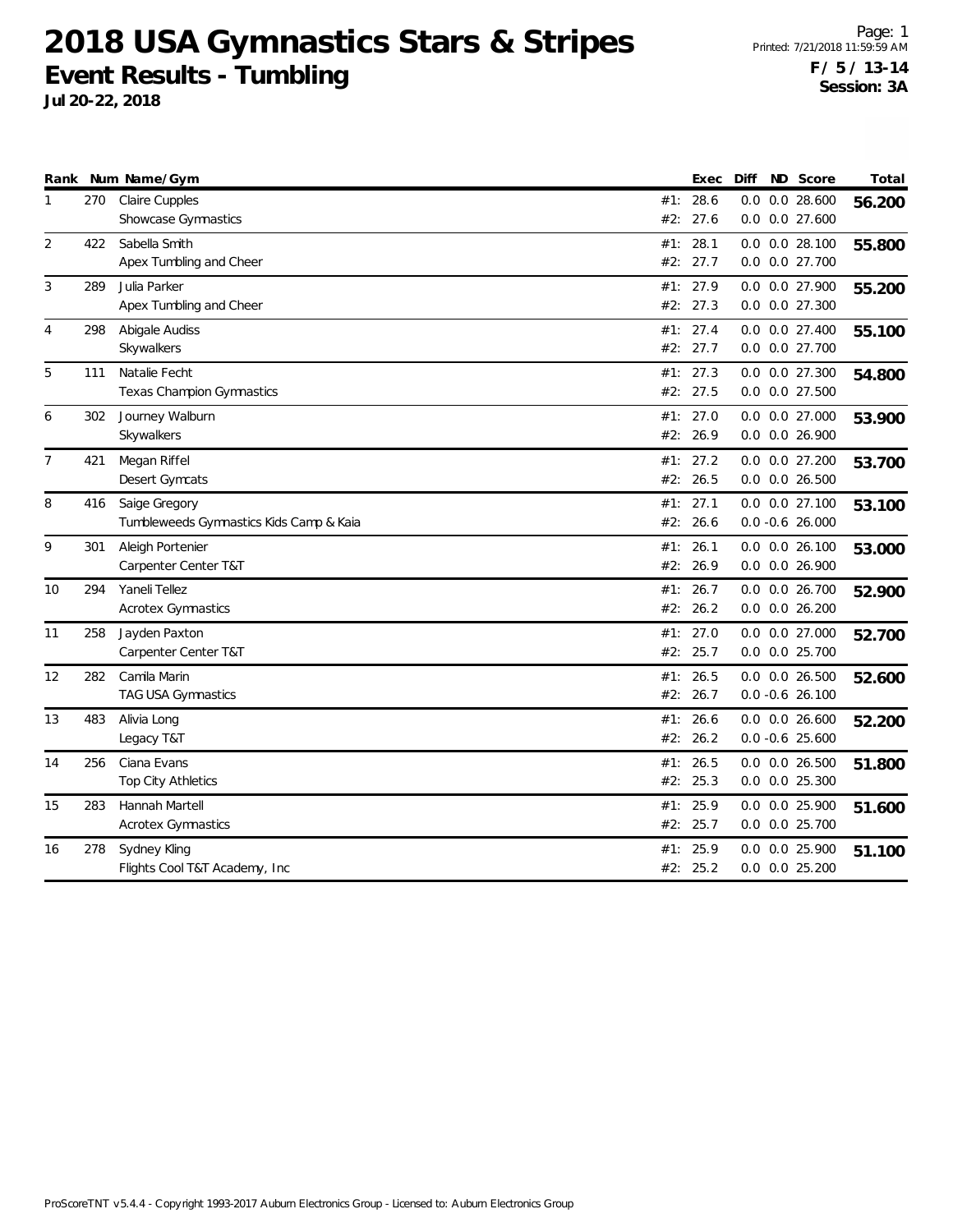|    |     | Rank Num Name/Gym                                  |                      | Exec Diff ND Score                     | Total  |
|----|-----|----------------------------------------------------|----------------------|----------------------------------------|--------|
|    | 280 | Benjamin Landrum<br>Airbenders                     | #1: 27.6<br>#2: 26.8 | $0.0$ _._ 27.600<br>$0.0$ _._ 26.800   | 54.400 |
| 2T | 131 | Max Miller<br>All American Gymnastics              | #1: 26.9<br>#2: 27.4 | $0.0$ _._ 26.900<br>$0.0 - 0.6$ 26.800 | 53.700 |
| 3T | 257 | Carter Hulings<br>Maximum Athletic Center          | #1: 26.7<br>#2: 27.0 | $0.0$ _ $-$ 26.700<br>$0.0$ . 27.000   | 53.700 |
| 4  | 126 | Paul Lansford-Lindsey<br>Gymnastics Of San Antonio | #1: 26.1<br>#2: 27.0 | $0.0$ _._ 26.100<br>$0.0$ _._ 27.000   | 53.100 |
| 5  | 509 | Ely Taylor<br><b>Texas Twisters</b>                | #1: 25.7<br>#2: 25.8 | $0.0$ _._ 25.700<br>$0.0$ _._ 25.800   | 51.500 |